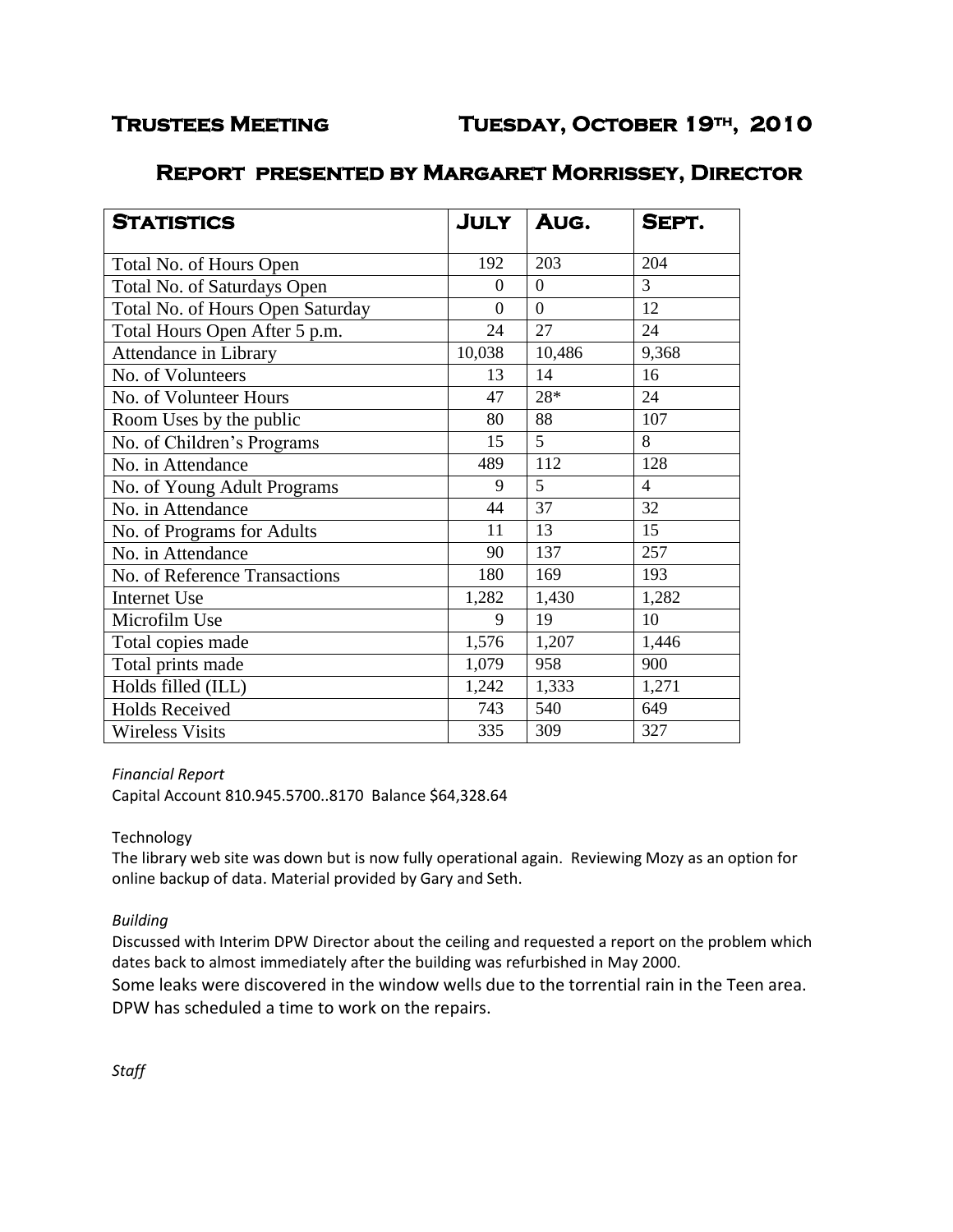Library Aide position filled by Cindy Barrios. Another vacancy at Library Aide 10 hours per week. Name badge project on hold until the appointment was made.

# *Programs*

The staff continues to assist patrons with computer training, and new staff in other departments or boards, with the state ethics requirement. The library parking lot was the location for an unusual program sponsored by the Health Education of Harrington Hospital. A stroller exercise program for new mom's gave new purpose to the usually quiet parking lot. The Mother Goose Series has begun and there is an excellent response to this program. Thanks to the support of the Southbridge Cultural Council, Hunter Foote and Michael Caprera played during the art reception. Hispanic Heritage Month was very successful with *Son D'Plena* performance in combination with the Jenny Marcano's art exhibit and *Nueves Reinas* (*Nine Queens*) was screened as part of our continuing celebration.

An innovative new program called *Generation Online* will offer 20 hours per week of peer coaching to seniors beginning in November.

# *Media*

The Banned Books display was the featured photograph in the Southbridge Evening News article about Banned Books. Telegram and Gazette reporter and photographer were here to cover Hora de Cuentos for a future article. Jacob Edwards Library was also part of an article in the T&G on EBook coverage in the region.

# *Nook and Barnes & Noble*

Thanks from a contact through Dick Whitney, JEL is having a demonstration of the Nook – the EBook from Barnes and Noble on October  $28<sup>th</sup>$ . We invited other libraries in the area to join us for the demonstration.

#### *Grants*

Staff has worked with entertainers and performers to obtain eleven requests with the Southbridge Cultural Council for funding in FY11. The library line item for programming is \$300 in FY11. The Friends are generous in their support of programs and will be funding the Gingerbread House Making program at the end of November. The library has just been awarded a \$1,000 grant by CHNA5.

*Long Range Plan* Working on the statistical update

#### *Policy Documents Approval*

Request approval of Display and Art Exhibit Policy and Meeting Room Facility Descriptions updates.

#### *Outreach*

Library Directors in the area met for our monthly gathering. I attended the quarterly meeting of the Community Health Network Area 5 and also attended the Literacy Volunteers Board meeting. ASPIRA – Latino educational advocacy group had a successful meeting on Wednesday, October  $13<sup>th</sup>$ promoting the organization to the business community. Joan represented the Trustees. The Children's